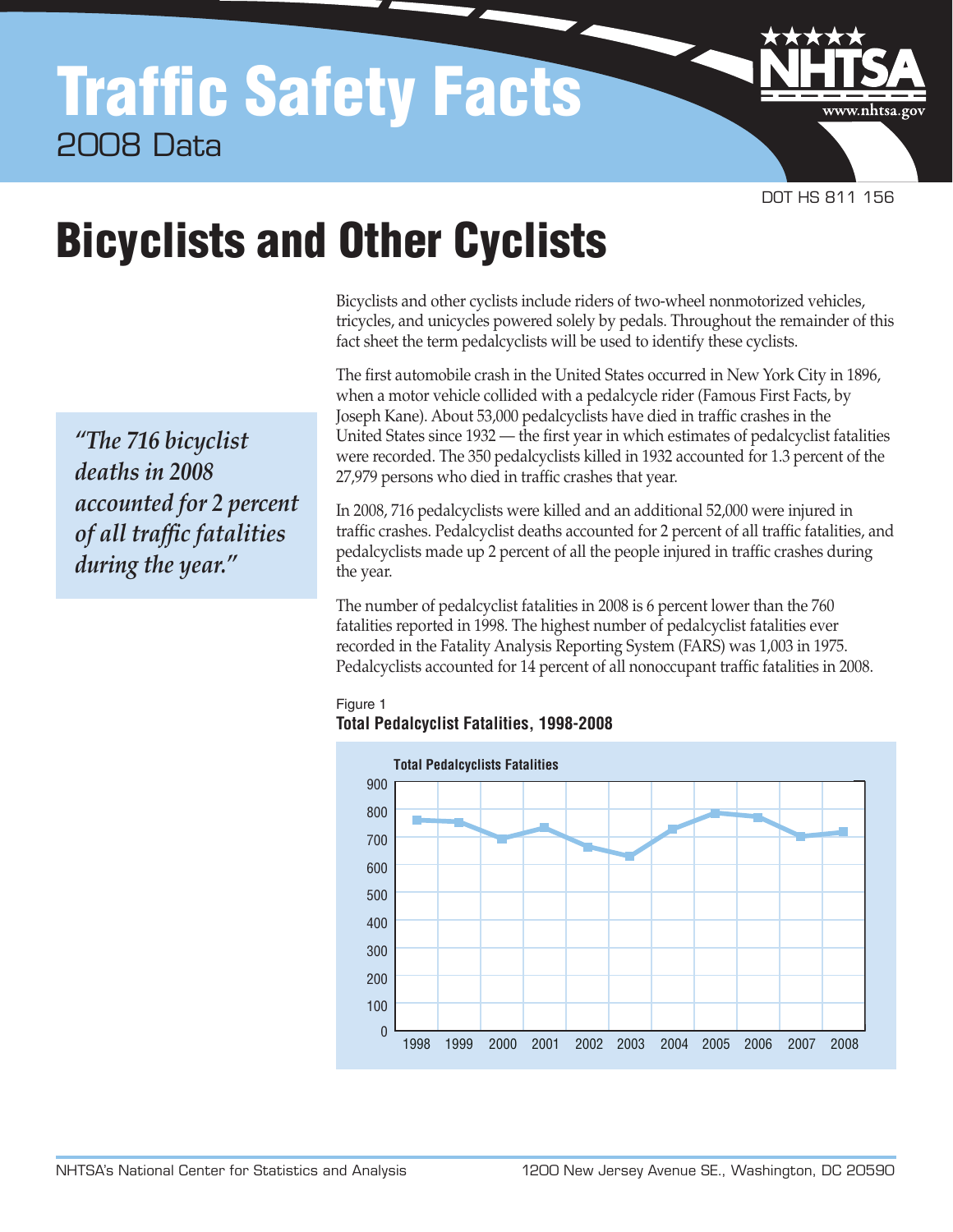| Year | <b>Pedalcyclist</b> | <b>Pedestrian</b> | <b>Other</b> | <b>Total</b> |  |  |  |
|------|---------------------|-------------------|--------------|--------------|--|--|--|
| 1998 | 760                 | 5,228             | 131          | 6,119        |  |  |  |
| 1999 | 754                 | 4,939             | 149          | 5,842        |  |  |  |
| 2000 | 693                 | 4,763             | 141          | 5,597        |  |  |  |
| 2001 | 732                 | 4,901             | 123          | 5,756        |  |  |  |
| 2002 | 665                 | 4,851             | 114          | 5,630        |  |  |  |
| 2003 | 629                 | 4,774             | 140          | 5,543        |  |  |  |
| 2004 | 727                 | 4,675             | 130          | 5,532        |  |  |  |
| 2005 | 786                 | 4,892             | 186          | 5,864        |  |  |  |
| 2006 | 772                 | 4,795             | 185          | 5,752        |  |  |  |
| 2007 | 701                 | 4,699             | 158          | 5,558        |  |  |  |
| 2008 | 716                 | 4,378             | 188          | 5,282        |  |  |  |

#### Table 1 **Nonoccupant Traffic Fatalities, 1998-2008**

Pedalcyclist fatalities occurred more frequently in urban areas (69%), at nonintersection locations (64%), between the hours of 5 p.m. and 9 p.m. (28%), and during the months of June (9%) and September (12%).

**Age** 

In 1998, the average age of pedalcyclists killed in traffic crashes was 32; in 2008 the average age of those killed was 41. In contrast, in 1998 the average age of those injured was 24 and the average age of those injured in 2008 was 31.

#### Table 2

#### **Average Age of Pedalcyclists Killed and Injured, 1998-2008**

| Year      | <b>Pedalcyclists Killed Average Age</b> | <b>Pedalcyclists Injured Average Age</b> |  |
|-----------|-----------------------------------------|------------------------------------------|--|
| 1998      | 32                                      | 24                                       |  |
| 1999      | 33                                      | 24                                       |  |
| 2000      | 35                                      | 25                                       |  |
| 2001      | 36                                      | 26                                       |  |
| 2002      | 37                                      | 28                                       |  |
| 2003      | 36                                      | 27                                       |  |
| 2004      | 39                                      | 29                                       |  |
| 2005      | 39                                      | 29                                       |  |
| 2006      | 41                                      | 30                                       |  |
| 2007      | 40                                      | 31                                       |  |
| 2008      | 41                                      | 31                                       |  |
| 1998-2008 | 37                                      | 28                                       |  |

Pedalcyclists under age 16 accounted for 13 percent of all pedalcyclists killed and 25 percent of those injured in traffic crashes in 2008. By comparison, pedalcyclists under age 16 accounted for 30 percent of all those killed and 44 percent of those injured in 1998.

Pedalcyclists age 25 and older have made up an increasing proportion of all pedalcyclist deaths since 1998. The proportion of pedalcyclist fatalities age 25 to 64 was 1.3 times higher in 2008 as in 1998 (64% and 50%, respectively).

About one-seventh (12%) of the pedalcyclists killed in traffic crashes in 2008 were between 5 and 15 years old. The pedalcyclist fatality rate for this age group in 2008 was 2.01 per million population — about 14 percent lower than the rate for all pedalcyclists (2.35 per million population). The injury rate for this age group was 293 per million population, compared with 172.3 per million population for pedalcyclists of all ages.

*"One-seventh of the pedalcyclists killed in traffic crashes in 2008 were between 5 and 15 years old."*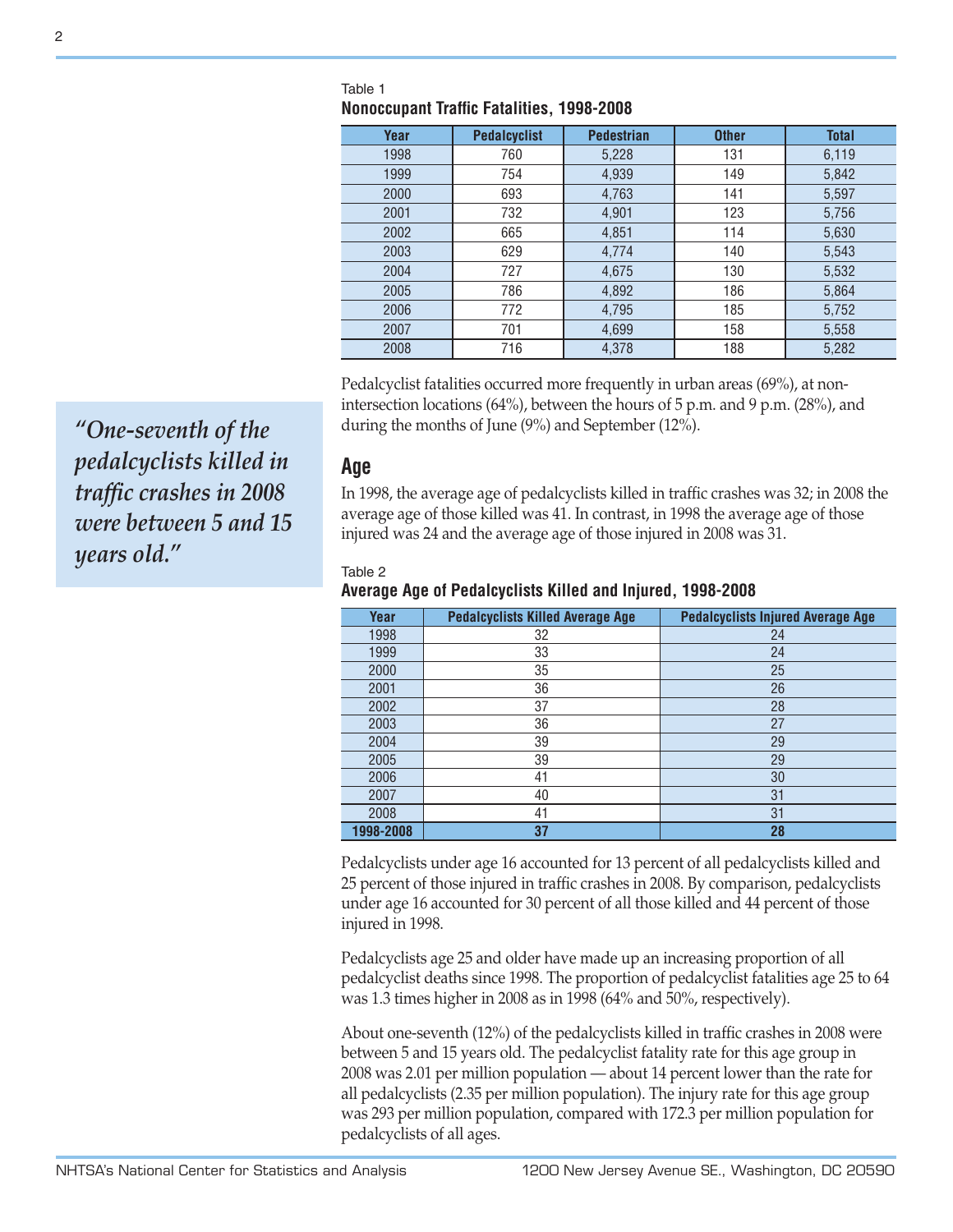## **Alcohol-Related Data**

Alcohol involvement — either for the driver or the pedalcyclist — was reported in more than one-third (37%) of the traffic crashes that resulted in pedalcyclist fatalities in 2008. In 31 percent of the crashes, either the driver or the pedalcyclist was reported to have a blood alcohol concentration (BAC) of .08 grams per deciliter  $(g/dL)$  or higher. Lower alcohol levels (BAC .01 to .07  $g/dL$ ) were reported in an additional 8 percent of crashes. Over one-fourth (28%) of the pedalcyclists killed had a BAC of .01 g/dL or higher, and nearly one-fourth (23%) had a BAC of .08 g/dL or higher.

## **Gender**

Most of the pedalcyclists killed or injured in 2008 were males (87% and 79%, respectively), and most were between the ages of 5 and 44 (48% and 77%, respectively).

In 2008, the pedalcyclist fatality rate per capita was eight times higher for males than for females, and the injury rate per capita was more than four times higher for males.

### Table 3 **Pedalcyclists Killed and Injured and Fatality and Injury Rates by Age and Sex, 2008**

**Age (Years) Male Female Total Killed Population (thousands) Fatality Rate\* Killed Population (thousands) Fatality Rate\* Killed Population (thousands) Fatality Rate\*** <5 **|** 5 | 10,748 | 0.47 | 1 | 10,258 | 0.10 | 6 | 21,006 | 0.29 5-9 13 10,259 1.27 10 9,806 1.02 23 20,065 1.15 10-15 | 55 | 12,415 | 4.43 | 11 | 11,839 | 0.93 | 66 | 24,255 | 2.72 16-20 | 47 | 11,039 | 4.26 | 5 | 10,492 | 0.48 | 52 | 21,531 | 2.42 21-24 | 37 | 8,681 | 4.26 | 5 | 8,162 | 0.61 | 42 | 16,842 | 2.49 25-34 | 61 | 20,900 | 2.92 | 13 | 20,032 | 0.65 | 74 | 40,932 | 1.81 35-44 77 21,314 3.61 13 21,187 0.61 90 42,501 2.12 45-54 | 161 | 21,853 | 7.37 | 19 | 22,519 | 0.84 | 180 | 44,372 | 4.06 55-64 103 16,251 6.34 9 17,436 0.52 112 33,686 3.32 65-74 | 34 | 9,265 | 3.67 | 2 | 10,858 | 0.18 | 36 | 20,123 | 1.79 75-84 | 21 | 5,336 | 3.94 | 3 | 7,689 | 0.39 | 24 | 13,025 | 1.84 85+ | 5 | 1,864 | 2.68 | 2 | 3,858 | 0.52 | 7 | 5,722 | 1.22 **Total 623 149,925 4.16 93 154,135 0.60 716 304,060 2.35 Age (Years) Male Female Total Injured Population (thousands) Injury Rate\* Injured Population (thousands) Injury Rate\* Injured Population (thousands) Injury Rate\*** <5 0 10,748 8.01 \*\* 10,258 3.49 \*\* 21,006 5.80 5-9 2,000 10,259 235.8 1,000 9,806 54.56 3,000 20,065 147.2 10-15 7,000 12,415 579.7 3,000 11,839 221.9 10,000 24,255 405.1 16-20 | 7,000 | 11,039 | 601.1 | 2,000 | 10,492 | 150.9 | 8,000 | 21,531 | 381.7 21-24 4,000 8,681 409.4 2,000 8,162 203.7 5,000 16,842 309.7 25-34 | 5,000 | 20,900 | 239.1 | 2,000 | 20,032 | 93.13 | 7,000 | 40,932 | 167.7 35-44 5,000 21,314 237.5 2,000 21,187 103.0 7,000 42,501 170.5 45-54 | 5,000 | 21,853 | 232.0 | 1,000 | 22,519 | 40.20 | 6,000 | 44,372 | 134.7 55-64 4,000 16,251 218.4 \*\* 17,436 17.42 4,000 33,686 114.4 65-74 | 1,000 | 9,265 | 127.7 | \*\* | 10,858 | 3.71 | 1,000 | 20,123 | 60.80 75-84 1,000 5,336 141.7 \*\* 7,689 7.12 1,000 13,025 62.24 85+ | \*\* | 1,864 | 47.48 | \*\* | 3,858 | 0.00 | \*\* | 5,722 | 15.46 **Total 41,000 149,925 270.8 12,000 154,135 76.54 52,000 304,060 172.3**

\* Rate per million population.

\*\* Less than 500 injured.

**Source:** Population — Bureau of the Census projections.

*"Alcohol involvement was reported in more than one-third of all pedalcyclist fatalities in 2008."*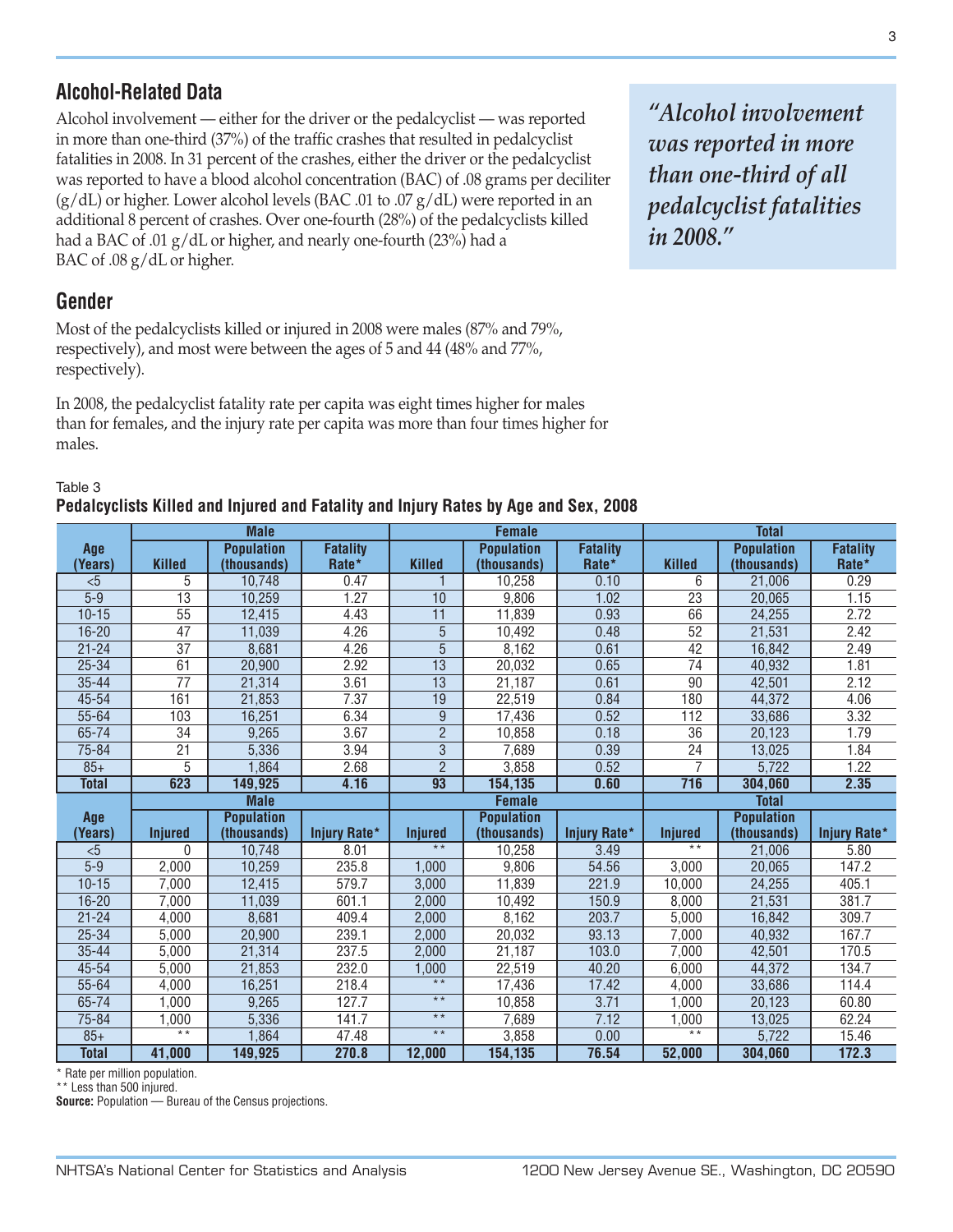### Table 4 **Pedalcyclist Traffic Fatalities and Fatality Rates by State, 2008**

| (thousands)<br>per Million Population<br><b>State</b><br><b>Total Traffic Fatalities</b><br><b>Pedalcyclist Fatalities</b><br><b>Percent of Total</b><br>4,662<br>0.86<br><b>Alabama</b><br>966<br>0.4<br>$\overline{4}$<br><b>Alaska</b><br>62<br>686<br>1<br>1.6<br>1.46<br>937<br>$\overline{19}$<br>2.0<br>6,500<br>2.92<br><b>Arizona</b><br>$\overline{5}$<br>600<br>2,855<br>0.8<br>1.75<br><b>Arkansas</b><br>109<br>$\overline{3.2}$<br>2.97<br><b>California</b><br>3,434<br>36,757<br>$\overline{12}$<br>2.2<br>Colorado<br>548<br>4,939<br>2.43<br>$\overline{5}$<br>264<br>3,501<br>1.9<br>1.43<br><b>Connecticut</b><br>$\overline{121}$<br>873<br>$\overline{6}$<br>6.87<br><b>Delaware</b><br>5.0<br>592<br>$\overline{34}$<br>$\mathbf{1}$<br>2.9<br>1.69<br><b>District of Columbia</b><br>2,978<br>$\overline{125}$<br><b>Florida</b><br>18,328<br>4.2<br>6.82<br>9,686<br>$\overline{20}$<br>2.06<br>Georgia<br>1,493<br>1.3<br>$\overline{2}$<br>107<br>1.55<br><b>Hawaii</b><br>1,288<br>1.9<br>$\overline{2}$<br>232<br><b>Idaho</b><br>1,524<br>0.9<br>1.31<br>$\overline{27}$<br>2.6<br>2.09<br><b>Illinois</b><br>1,043<br>12,902<br>$\overline{18}$<br>Indiana<br>814<br>6,377<br>2.2<br>2.82<br>$\overline{5}$<br>412<br>1.67<br>3,003<br>1.2<br>lowa<br>385<br>$\overline{6}$<br>2.14<br>2,802<br>1.6<br><b>Kansas</b><br>$\overline{6}$<br>826<br>4,269<br>0.7<br>1.41<br><b>Kentucky</b><br>$\overline{912}$<br>2.49<br><b>Louisiana</b><br>$\overline{11}$<br>1.2<br>4,411<br>155<br>1,316<br>$\overline{4}$<br>$\overline{2.6}$<br><b>Maine</b><br>3.04<br>$\overline{6}$<br>591<br>5,634<br>1.0<br>1.07<br><b>Maryland</b><br><b>Massachusetts</b><br>363<br>6,498<br>10<br>2.8<br>1.54<br>$\overline{25}$<br>980<br>10,003<br>2.6<br>2.50<br><b>Michigan</b><br>$\overline{13}$<br>456<br>5,220<br>2.49<br><b>Minnesota</b><br>2.9<br>783<br>$\overline{4}$<br><b>Mississippi</b><br>2,939<br>0.5<br>1.36<br>$\overline{3}$<br>960<br>0.51<br>5,912<br>0.3<br><b>Missouri</b><br>$\overline{3}$<br>967<br><b>Montana</b><br>229<br>1.3<br>3.10<br>1,783<br>$\overline{0}$<br>208<br>0<br><b>Nebraska</b><br>$\theta$<br>$\overline{7}$<br>$\overline{324}$<br>2.2<br>2.69<br>2,600<br><b>Nevada</b><br>$\overline{2}$<br>1.52<br><b>New Hampshire</b><br>139<br>1,316<br>1.4<br>590<br>8,683<br>$\overline{20}$<br>$\overline{3.4}$<br>2.30<br><b>New Jersey</b><br>$\overline{7}$<br>366<br>1,984<br>1.9<br>3.53<br><b>New Mexico</b><br>$\overline{42}$<br>$\overline{3.4}$<br><b>New York</b><br>1,231<br>19,490<br>2.15<br><b>North Carolina</b><br>1,433<br>9,222<br>$\overline{32}$<br>2.2<br>3.47<br>104<br>$\overline{1}$<br><b>North Dakota</b><br>641<br>1.56<br>1.0<br><b>Ohio</b><br>1,190<br>11,486<br>$\overline{18}$<br>1.5<br>1.57<br>749<br>$\overline{4}$<br>0.5<br><b>Oklahoma</b><br>3,642<br>1.10<br>3,790<br>10<br>2.4<br>2.64<br>416<br><b>Oregon</b><br>0.5<br>1,468<br>12,448<br>$\, 8$<br>0.64<br>Pennsylvania<br>$\overline{1}$<br>65<br>1.5<br>0.95<br>1,051<br><b>Rhode Island</b><br>$\overline{920}$<br>$\overline{14}$<br>4,480<br>1.5<br>3.13<br><b>South Carolina</b><br>$\overline{119}$<br><b>South Dakota</b><br>804<br>$\mathbf{0}$<br>0<br>$\theta$<br>$\overline{7}$<br>1,035<br>6,215<br>0.7<br>1.13<br><b>Tennessee</b><br>$\overline{53}$<br>3,382<br>24,327<br>1.6<br>2.18<br><b>Texas</b><br>275<br>$\overline{4}$<br>Utah<br>2,736<br>1.5<br>1.46<br>$\overline{73}$<br><b>Vermont</b><br>$\overline{0}$<br>621<br>$\mathbf{0}$<br>$\mathbf{0}$<br>$\overline{13}$<br>Virginia<br>824<br>7,769<br>1.67<br>1.6<br>$\overline{521}$<br>$\overline{9}$<br>6,549<br>1.7<br>1.37<br><b>Washington</b><br>$\overline{2}$<br><b>West Virginia</b><br>380<br>1,814<br>0.5<br>1.10<br>$\overline{9}$<br><b>Wisconsin</b><br>605<br>5,628<br>1.5<br>1.60<br>159<br>$\overline{1}$<br>533<br>0.6<br>1.88<br>Wyoming<br>$\overline{716}$<br><b>U.S. Total*</b><br>37,261<br>304,060<br>1.9<br>2.35 | <b>Resident Population</b> |  |  | <b>Pedalcyclist Fatalities</b> |
|-------------------------------------------------------------------------------------------------------------------------------------------------------------------------------------------------------------------------------------------------------------------------------------------------------------------------------------------------------------------------------------------------------------------------------------------------------------------------------------------------------------------------------------------------------------------------------------------------------------------------------------------------------------------------------------------------------------------------------------------------------------------------------------------------------------------------------------------------------------------------------------------------------------------------------------------------------------------------------------------------------------------------------------------------------------------------------------------------------------------------------------------------------------------------------------------------------------------------------------------------------------------------------------------------------------------------------------------------------------------------------------------------------------------------------------------------------------------------------------------------------------------------------------------------------------------------------------------------------------------------------------------------------------------------------------------------------------------------------------------------------------------------------------------------------------------------------------------------------------------------------------------------------------------------------------------------------------------------------------------------------------------------------------------------------------------------------------------------------------------------------------------------------------------------------------------------------------------------------------------------------------------------------------------------------------------------------------------------------------------------------------------------------------------------------------------------------------------------------------------------------------------------------------------------------------------------------------------------------------------------------------------------------------------------------------------------------------------------------------------------------------------------------------------------------------------------------------------------------------------------------------------------------------------------------------------------------------------------------------------------------------------------------------------------------------------------------------------------------------------------------------------------------------------------------------------------------------------------------------------------------------------------------------------------------------------------------------------------------------------------------------------------------------------------------------------------------------------------------------------------------------------------------------------------------------------------------------------------------------------------------------------------------------------------------------------------------------------------------------------------------------------------------------------------------------------------------------------------------------------------------------------------------------------------------------------------------------------------|----------------------------|--|--|--------------------------------|
|                                                                                                                                                                                                                                                                                                                                                                                                                                                                                                                                                                                                                                                                                                                                                                                                                                                                                                                                                                                                                                                                                                                                                                                                                                                                                                                                                                                                                                                                                                                                                                                                                                                                                                                                                                                                                                                                                                                                                                                                                                                                                                                                                                                                                                                                                                                                                                                                                                                                                                                                                                                                                                                                                                                                                                                                                                                                                                                                                                                                                                                                                                                                                                                                                                                                                                                                                                                                                                                                                                                                                                                                                                                                                                                                                                                                                                                                                                                                                                         |                            |  |  |                                |
|                                                                                                                                                                                                                                                                                                                                                                                                                                                                                                                                                                                                                                                                                                                                                                                                                                                                                                                                                                                                                                                                                                                                                                                                                                                                                                                                                                                                                                                                                                                                                                                                                                                                                                                                                                                                                                                                                                                                                                                                                                                                                                                                                                                                                                                                                                                                                                                                                                                                                                                                                                                                                                                                                                                                                                                                                                                                                                                                                                                                                                                                                                                                                                                                                                                                                                                                                                                                                                                                                                                                                                                                                                                                                                                                                                                                                                                                                                                                                                         |                            |  |  |                                |
|                                                                                                                                                                                                                                                                                                                                                                                                                                                                                                                                                                                                                                                                                                                                                                                                                                                                                                                                                                                                                                                                                                                                                                                                                                                                                                                                                                                                                                                                                                                                                                                                                                                                                                                                                                                                                                                                                                                                                                                                                                                                                                                                                                                                                                                                                                                                                                                                                                                                                                                                                                                                                                                                                                                                                                                                                                                                                                                                                                                                                                                                                                                                                                                                                                                                                                                                                                                                                                                                                                                                                                                                                                                                                                                                                                                                                                                                                                                                                                         |                            |  |  |                                |
|                                                                                                                                                                                                                                                                                                                                                                                                                                                                                                                                                                                                                                                                                                                                                                                                                                                                                                                                                                                                                                                                                                                                                                                                                                                                                                                                                                                                                                                                                                                                                                                                                                                                                                                                                                                                                                                                                                                                                                                                                                                                                                                                                                                                                                                                                                                                                                                                                                                                                                                                                                                                                                                                                                                                                                                                                                                                                                                                                                                                                                                                                                                                                                                                                                                                                                                                                                                                                                                                                                                                                                                                                                                                                                                                                                                                                                                                                                                                                                         |                            |  |  |                                |
|                                                                                                                                                                                                                                                                                                                                                                                                                                                                                                                                                                                                                                                                                                                                                                                                                                                                                                                                                                                                                                                                                                                                                                                                                                                                                                                                                                                                                                                                                                                                                                                                                                                                                                                                                                                                                                                                                                                                                                                                                                                                                                                                                                                                                                                                                                                                                                                                                                                                                                                                                                                                                                                                                                                                                                                                                                                                                                                                                                                                                                                                                                                                                                                                                                                                                                                                                                                                                                                                                                                                                                                                                                                                                                                                                                                                                                                                                                                                                                         |                            |  |  |                                |
|                                                                                                                                                                                                                                                                                                                                                                                                                                                                                                                                                                                                                                                                                                                                                                                                                                                                                                                                                                                                                                                                                                                                                                                                                                                                                                                                                                                                                                                                                                                                                                                                                                                                                                                                                                                                                                                                                                                                                                                                                                                                                                                                                                                                                                                                                                                                                                                                                                                                                                                                                                                                                                                                                                                                                                                                                                                                                                                                                                                                                                                                                                                                                                                                                                                                                                                                                                                                                                                                                                                                                                                                                                                                                                                                                                                                                                                                                                                                                                         |                            |  |  |                                |
|                                                                                                                                                                                                                                                                                                                                                                                                                                                                                                                                                                                                                                                                                                                                                                                                                                                                                                                                                                                                                                                                                                                                                                                                                                                                                                                                                                                                                                                                                                                                                                                                                                                                                                                                                                                                                                                                                                                                                                                                                                                                                                                                                                                                                                                                                                                                                                                                                                                                                                                                                                                                                                                                                                                                                                                                                                                                                                                                                                                                                                                                                                                                                                                                                                                                                                                                                                                                                                                                                                                                                                                                                                                                                                                                                                                                                                                                                                                                                                         |                            |  |  |                                |
|                                                                                                                                                                                                                                                                                                                                                                                                                                                                                                                                                                                                                                                                                                                                                                                                                                                                                                                                                                                                                                                                                                                                                                                                                                                                                                                                                                                                                                                                                                                                                                                                                                                                                                                                                                                                                                                                                                                                                                                                                                                                                                                                                                                                                                                                                                                                                                                                                                                                                                                                                                                                                                                                                                                                                                                                                                                                                                                                                                                                                                                                                                                                                                                                                                                                                                                                                                                                                                                                                                                                                                                                                                                                                                                                                                                                                                                                                                                                                                         |                            |  |  |                                |
|                                                                                                                                                                                                                                                                                                                                                                                                                                                                                                                                                                                                                                                                                                                                                                                                                                                                                                                                                                                                                                                                                                                                                                                                                                                                                                                                                                                                                                                                                                                                                                                                                                                                                                                                                                                                                                                                                                                                                                                                                                                                                                                                                                                                                                                                                                                                                                                                                                                                                                                                                                                                                                                                                                                                                                                                                                                                                                                                                                                                                                                                                                                                                                                                                                                                                                                                                                                                                                                                                                                                                                                                                                                                                                                                                                                                                                                                                                                                                                         |                            |  |  |                                |
|                                                                                                                                                                                                                                                                                                                                                                                                                                                                                                                                                                                                                                                                                                                                                                                                                                                                                                                                                                                                                                                                                                                                                                                                                                                                                                                                                                                                                                                                                                                                                                                                                                                                                                                                                                                                                                                                                                                                                                                                                                                                                                                                                                                                                                                                                                                                                                                                                                                                                                                                                                                                                                                                                                                                                                                                                                                                                                                                                                                                                                                                                                                                                                                                                                                                                                                                                                                                                                                                                                                                                                                                                                                                                                                                                                                                                                                                                                                                                                         |                            |  |  |                                |
|                                                                                                                                                                                                                                                                                                                                                                                                                                                                                                                                                                                                                                                                                                                                                                                                                                                                                                                                                                                                                                                                                                                                                                                                                                                                                                                                                                                                                                                                                                                                                                                                                                                                                                                                                                                                                                                                                                                                                                                                                                                                                                                                                                                                                                                                                                                                                                                                                                                                                                                                                                                                                                                                                                                                                                                                                                                                                                                                                                                                                                                                                                                                                                                                                                                                                                                                                                                                                                                                                                                                                                                                                                                                                                                                                                                                                                                                                                                                                                         |                            |  |  |                                |
|                                                                                                                                                                                                                                                                                                                                                                                                                                                                                                                                                                                                                                                                                                                                                                                                                                                                                                                                                                                                                                                                                                                                                                                                                                                                                                                                                                                                                                                                                                                                                                                                                                                                                                                                                                                                                                                                                                                                                                                                                                                                                                                                                                                                                                                                                                                                                                                                                                                                                                                                                                                                                                                                                                                                                                                                                                                                                                                                                                                                                                                                                                                                                                                                                                                                                                                                                                                                                                                                                                                                                                                                                                                                                                                                                                                                                                                                                                                                                                         |                            |  |  |                                |
|                                                                                                                                                                                                                                                                                                                                                                                                                                                                                                                                                                                                                                                                                                                                                                                                                                                                                                                                                                                                                                                                                                                                                                                                                                                                                                                                                                                                                                                                                                                                                                                                                                                                                                                                                                                                                                                                                                                                                                                                                                                                                                                                                                                                                                                                                                                                                                                                                                                                                                                                                                                                                                                                                                                                                                                                                                                                                                                                                                                                                                                                                                                                                                                                                                                                                                                                                                                                                                                                                                                                                                                                                                                                                                                                                                                                                                                                                                                                                                         |                            |  |  |                                |
|                                                                                                                                                                                                                                                                                                                                                                                                                                                                                                                                                                                                                                                                                                                                                                                                                                                                                                                                                                                                                                                                                                                                                                                                                                                                                                                                                                                                                                                                                                                                                                                                                                                                                                                                                                                                                                                                                                                                                                                                                                                                                                                                                                                                                                                                                                                                                                                                                                                                                                                                                                                                                                                                                                                                                                                                                                                                                                                                                                                                                                                                                                                                                                                                                                                                                                                                                                                                                                                                                                                                                                                                                                                                                                                                                                                                                                                                                                                                                                         |                            |  |  |                                |
|                                                                                                                                                                                                                                                                                                                                                                                                                                                                                                                                                                                                                                                                                                                                                                                                                                                                                                                                                                                                                                                                                                                                                                                                                                                                                                                                                                                                                                                                                                                                                                                                                                                                                                                                                                                                                                                                                                                                                                                                                                                                                                                                                                                                                                                                                                                                                                                                                                                                                                                                                                                                                                                                                                                                                                                                                                                                                                                                                                                                                                                                                                                                                                                                                                                                                                                                                                                                                                                                                                                                                                                                                                                                                                                                                                                                                                                                                                                                                                         |                            |  |  |                                |
|                                                                                                                                                                                                                                                                                                                                                                                                                                                                                                                                                                                                                                                                                                                                                                                                                                                                                                                                                                                                                                                                                                                                                                                                                                                                                                                                                                                                                                                                                                                                                                                                                                                                                                                                                                                                                                                                                                                                                                                                                                                                                                                                                                                                                                                                                                                                                                                                                                                                                                                                                                                                                                                                                                                                                                                                                                                                                                                                                                                                                                                                                                                                                                                                                                                                                                                                                                                                                                                                                                                                                                                                                                                                                                                                                                                                                                                                                                                                                                         |                            |  |  |                                |
|                                                                                                                                                                                                                                                                                                                                                                                                                                                                                                                                                                                                                                                                                                                                                                                                                                                                                                                                                                                                                                                                                                                                                                                                                                                                                                                                                                                                                                                                                                                                                                                                                                                                                                                                                                                                                                                                                                                                                                                                                                                                                                                                                                                                                                                                                                                                                                                                                                                                                                                                                                                                                                                                                                                                                                                                                                                                                                                                                                                                                                                                                                                                                                                                                                                                                                                                                                                                                                                                                                                                                                                                                                                                                                                                                                                                                                                                                                                                                                         |                            |  |  |                                |
|                                                                                                                                                                                                                                                                                                                                                                                                                                                                                                                                                                                                                                                                                                                                                                                                                                                                                                                                                                                                                                                                                                                                                                                                                                                                                                                                                                                                                                                                                                                                                                                                                                                                                                                                                                                                                                                                                                                                                                                                                                                                                                                                                                                                                                                                                                                                                                                                                                                                                                                                                                                                                                                                                                                                                                                                                                                                                                                                                                                                                                                                                                                                                                                                                                                                                                                                                                                                                                                                                                                                                                                                                                                                                                                                                                                                                                                                                                                                                                         |                            |  |  |                                |
|                                                                                                                                                                                                                                                                                                                                                                                                                                                                                                                                                                                                                                                                                                                                                                                                                                                                                                                                                                                                                                                                                                                                                                                                                                                                                                                                                                                                                                                                                                                                                                                                                                                                                                                                                                                                                                                                                                                                                                                                                                                                                                                                                                                                                                                                                                                                                                                                                                                                                                                                                                                                                                                                                                                                                                                                                                                                                                                                                                                                                                                                                                                                                                                                                                                                                                                                                                                                                                                                                                                                                                                                                                                                                                                                                                                                                                                                                                                                                                         |                            |  |  |                                |
|                                                                                                                                                                                                                                                                                                                                                                                                                                                                                                                                                                                                                                                                                                                                                                                                                                                                                                                                                                                                                                                                                                                                                                                                                                                                                                                                                                                                                                                                                                                                                                                                                                                                                                                                                                                                                                                                                                                                                                                                                                                                                                                                                                                                                                                                                                                                                                                                                                                                                                                                                                                                                                                                                                                                                                                                                                                                                                                                                                                                                                                                                                                                                                                                                                                                                                                                                                                                                                                                                                                                                                                                                                                                                                                                                                                                                                                                                                                                                                         |                            |  |  |                                |
|                                                                                                                                                                                                                                                                                                                                                                                                                                                                                                                                                                                                                                                                                                                                                                                                                                                                                                                                                                                                                                                                                                                                                                                                                                                                                                                                                                                                                                                                                                                                                                                                                                                                                                                                                                                                                                                                                                                                                                                                                                                                                                                                                                                                                                                                                                                                                                                                                                                                                                                                                                                                                                                                                                                                                                                                                                                                                                                                                                                                                                                                                                                                                                                                                                                                                                                                                                                                                                                                                                                                                                                                                                                                                                                                                                                                                                                                                                                                                                         |                            |  |  |                                |
|                                                                                                                                                                                                                                                                                                                                                                                                                                                                                                                                                                                                                                                                                                                                                                                                                                                                                                                                                                                                                                                                                                                                                                                                                                                                                                                                                                                                                                                                                                                                                                                                                                                                                                                                                                                                                                                                                                                                                                                                                                                                                                                                                                                                                                                                                                                                                                                                                                                                                                                                                                                                                                                                                                                                                                                                                                                                                                                                                                                                                                                                                                                                                                                                                                                                                                                                                                                                                                                                                                                                                                                                                                                                                                                                                                                                                                                                                                                                                                         |                            |  |  |                                |
|                                                                                                                                                                                                                                                                                                                                                                                                                                                                                                                                                                                                                                                                                                                                                                                                                                                                                                                                                                                                                                                                                                                                                                                                                                                                                                                                                                                                                                                                                                                                                                                                                                                                                                                                                                                                                                                                                                                                                                                                                                                                                                                                                                                                                                                                                                                                                                                                                                                                                                                                                                                                                                                                                                                                                                                                                                                                                                                                                                                                                                                                                                                                                                                                                                                                                                                                                                                                                                                                                                                                                                                                                                                                                                                                                                                                                                                                                                                                                                         |                            |  |  |                                |
|                                                                                                                                                                                                                                                                                                                                                                                                                                                                                                                                                                                                                                                                                                                                                                                                                                                                                                                                                                                                                                                                                                                                                                                                                                                                                                                                                                                                                                                                                                                                                                                                                                                                                                                                                                                                                                                                                                                                                                                                                                                                                                                                                                                                                                                                                                                                                                                                                                                                                                                                                                                                                                                                                                                                                                                                                                                                                                                                                                                                                                                                                                                                                                                                                                                                                                                                                                                                                                                                                                                                                                                                                                                                                                                                                                                                                                                                                                                                                                         |                            |  |  |                                |
|                                                                                                                                                                                                                                                                                                                                                                                                                                                                                                                                                                                                                                                                                                                                                                                                                                                                                                                                                                                                                                                                                                                                                                                                                                                                                                                                                                                                                                                                                                                                                                                                                                                                                                                                                                                                                                                                                                                                                                                                                                                                                                                                                                                                                                                                                                                                                                                                                                                                                                                                                                                                                                                                                                                                                                                                                                                                                                                                                                                                                                                                                                                                                                                                                                                                                                                                                                                                                                                                                                                                                                                                                                                                                                                                                                                                                                                                                                                                                                         |                            |  |  |                                |
|                                                                                                                                                                                                                                                                                                                                                                                                                                                                                                                                                                                                                                                                                                                                                                                                                                                                                                                                                                                                                                                                                                                                                                                                                                                                                                                                                                                                                                                                                                                                                                                                                                                                                                                                                                                                                                                                                                                                                                                                                                                                                                                                                                                                                                                                                                                                                                                                                                                                                                                                                                                                                                                                                                                                                                                                                                                                                                                                                                                                                                                                                                                                                                                                                                                                                                                                                                                                                                                                                                                                                                                                                                                                                                                                                                                                                                                                                                                                                                         |                            |  |  |                                |
|                                                                                                                                                                                                                                                                                                                                                                                                                                                                                                                                                                                                                                                                                                                                                                                                                                                                                                                                                                                                                                                                                                                                                                                                                                                                                                                                                                                                                                                                                                                                                                                                                                                                                                                                                                                                                                                                                                                                                                                                                                                                                                                                                                                                                                                                                                                                                                                                                                                                                                                                                                                                                                                                                                                                                                                                                                                                                                                                                                                                                                                                                                                                                                                                                                                                                                                                                                                                                                                                                                                                                                                                                                                                                                                                                                                                                                                                                                                                                                         |                            |  |  |                                |
|                                                                                                                                                                                                                                                                                                                                                                                                                                                                                                                                                                                                                                                                                                                                                                                                                                                                                                                                                                                                                                                                                                                                                                                                                                                                                                                                                                                                                                                                                                                                                                                                                                                                                                                                                                                                                                                                                                                                                                                                                                                                                                                                                                                                                                                                                                                                                                                                                                                                                                                                                                                                                                                                                                                                                                                                                                                                                                                                                                                                                                                                                                                                                                                                                                                                                                                                                                                                                                                                                                                                                                                                                                                                                                                                                                                                                                                                                                                                                                         |                            |  |  |                                |
|                                                                                                                                                                                                                                                                                                                                                                                                                                                                                                                                                                                                                                                                                                                                                                                                                                                                                                                                                                                                                                                                                                                                                                                                                                                                                                                                                                                                                                                                                                                                                                                                                                                                                                                                                                                                                                                                                                                                                                                                                                                                                                                                                                                                                                                                                                                                                                                                                                                                                                                                                                                                                                                                                                                                                                                                                                                                                                                                                                                                                                                                                                                                                                                                                                                                                                                                                                                                                                                                                                                                                                                                                                                                                                                                                                                                                                                                                                                                                                         |                            |  |  |                                |
|                                                                                                                                                                                                                                                                                                                                                                                                                                                                                                                                                                                                                                                                                                                                                                                                                                                                                                                                                                                                                                                                                                                                                                                                                                                                                                                                                                                                                                                                                                                                                                                                                                                                                                                                                                                                                                                                                                                                                                                                                                                                                                                                                                                                                                                                                                                                                                                                                                                                                                                                                                                                                                                                                                                                                                                                                                                                                                                                                                                                                                                                                                                                                                                                                                                                                                                                                                                                                                                                                                                                                                                                                                                                                                                                                                                                                                                                                                                                                                         |                            |  |  |                                |
|                                                                                                                                                                                                                                                                                                                                                                                                                                                                                                                                                                                                                                                                                                                                                                                                                                                                                                                                                                                                                                                                                                                                                                                                                                                                                                                                                                                                                                                                                                                                                                                                                                                                                                                                                                                                                                                                                                                                                                                                                                                                                                                                                                                                                                                                                                                                                                                                                                                                                                                                                                                                                                                                                                                                                                                                                                                                                                                                                                                                                                                                                                                                                                                                                                                                                                                                                                                                                                                                                                                                                                                                                                                                                                                                                                                                                                                                                                                                                                         |                            |  |  |                                |
|                                                                                                                                                                                                                                                                                                                                                                                                                                                                                                                                                                                                                                                                                                                                                                                                                                                                                                                                                                                                                                                                                                                                                                                                                                                                                                                                                                                                                                                                                                                                                                                                                                                                                                                                                                                                                                                                                                                                                                                                                                                                                                                                                                                                                                                                                                                                                                                                                                                                                                                                                                                                                                                                                                                                                                                                                                                                                                                                                                                                                                                                                                                                                                                                                                                                                                                                                                                                                                                                                                                                                                                                                                                                                                                                                                                                                                                                                                                                                                         |                            |  |  |                                |
|                                                                                                                                                                                                                                                                                                                                                                                                                                                                                                                                                                                                                                                                                                                                                                                                                                                                                                                                                                                                                                                                                                                                                                                                                                                                                                                                                                                                                                                                                                                                                                                                                                                                                                                                                                                                                                                                                                                                                                                                                                                                                                                                                                                                                                                                                                                                                                                                                                                                                                                                                                                                                                                                                                                                                                                                                                                                                                                                                                                                                                                                                                                                                                                                                                                                                                                                                                                                                                                                                                                                                                                                                                                                                                                                                                                                                                                                                                                                                                         |                            |  |  |                                |
|                                                                                                                                                                                                                                                                                                                                                                                                                                                                                                                                                                                                                                                                                                                                                                                                                                                                                                                                                                                                                                                                                                                                                                                                                                                                                                                                                                                                                                                                                                                                                                                                                                                                                                                                                                                                                                                                                                                                                                                                                                                                                                                                                                                                                                                                                                                                                                                                                                                                                                                                                                                                                                                                                                                                                                                                                                                                                                                                                                                                                                                                                                                                                                                                                                                                                                                                                                                                                                                                                                                                                                                                                                                                                                                                                                                                                                                                                                                                                                         |                            |  |  |                                |
|                                                                                                                                                                                                                                                                                                                                                                                                                                                                                                                                                                                                                                                                                                                                                                                                                                                                                                                                                                                                                                                                                                                                                                                                                                                                                                                                                                                                                                                                                                                                                                                                                                                                                                                                                                                                                                                                                                                                                                                                                                                                                                                                                                                                                                                                                                                                                                                                                                                                                                                                                                                                                                                                                                                                                                                                                                                                                                                                                                                                                                                                                                                                                                                                                                                                                                                                                                                                                                                                                                                                                                                                                                                                                                                                                                                                                                                                                                                                                                         |                            |  |  |                                |
|                                                                                                                                                                                                                                                                                                                                                                                                                                                                                                                                                                                                                                                                                                                                                                                                                                                                                                                                                                                                                                                                                                                                                                                                                                                                                                                                                                                                                                                                                                                                                                                                                                                                                                                                                                                                                                                                                                                                                                                                                                                                                                                                                                                                                                                                                                                                                                                                                                                                                                                                                                                                                                                                                                                                                                                                                                                                                                                                                                                                                                                                                                                                                                                                                                                                                                                                                                                                                                                                                                                                                                                                                                                                                                                                                                                                                                                                                                                                                                         |                            |  |  |                                |
|                                                                                                                                                                                                                                                                                                                                                                                                                                                                                                                                                                                                                                                                                                                                                                                                                                                                                                                                                                                                                                                                                                                                                                                                                                                                                                                                                                                                                                                                                                                                                                                                                                                                                                                                                                                                                                                                                                                                                                                                                                                                                                                                                                                                                                                                                                                                                                                                                                                                                                                                                                                                                                                                                                                                                                                                                                                                                                                                                                                                                                                                                                                                                                                                                                                                                                                                                                                                                                                                                                                                                                                                                                                                                                                                                                                                                                                                                                                                                                         |                            |  |  |                                |
|                                                                                                                                                                                                                                                                                                                                                                                                                                                                                                                                                                                                                                                                                                                                                                                                                                                                                                                                                                                                                                                                                                                                                                                                                                                                                                                                                                                                                                                                                                                                                                                                                                                                                                                                                                                                                                                                                                                                                                                                                                                                                                                                                                                                                                                                                                                                                                                                                                                                                                                                                                                                                                                                                                                                                                                                                                                                                                                                                                                                                                                                                                                                                                                                                                                                                                                                                                                                                                                                                                                                                                                                                                                                                                                                                                                                                                                                                                                                                                         |                            |  |  |                                |
|                                                                                                                                                                                                                                                                                                                                                                                                                                                                                                                                                                                                                                                                                                                                                                                                                                                                                                                                                                                                                                                                                                                                                                                                                                                                                                                                                                                                                                                                                                                                                                                                                                                                                                                                                                                                                                                                                                                                                                                                                                                                                                                                                                                                                                                                                                                                                                                                                                                                                                                                                                                                                                                                                                                                                                                                                                                                                                                                                                                                                                                                                                                                                                                                                                                                                                                                                                                                                                                                                                                                                                                                                                                                                                                                                                                                                                                                                                                                                                         |                            |  |  |                                |
|                                                                                                                                                                                                                                                                                                                                                                                                                                                                                                                                                                                                                                                                                                                                                                                                                                                                                                                                                                                                                                                                                                                                                                                                                                                                                                                                                                                                                                                                                                                                                                                                                                                                                                                                                                                                                                                                                                                                                                                                                                                                                                                                                                                                                                                                                                                                                                                                                                                                                                                                                                                                                                                                                                                                                                                                                                                                                                                                                                                                                                                                                                                                                                                                                                                                                                                                                                                                                                                                                                                                                                                                                                                                                                                                                                                                                                                                                                                                                                         |                            |  |  |                                |
|                                                                                                                                                                                                                                                                                                                                                                                                                                                                                                                                                                                                                                                                                                                                                                                                                                                                                                                                                                                                                                                                                                                                                                                                                                                                                                                                                                                                                                                                                                                                                                                                                                                                                                                                                                                                                                                                                                                                                                                                                                                                                                                                                                                                                                                                                                                                                                                                                                                                                                                                                                                                                                                                                                                                                                                                                                                                                                                                                                                                                                                                                                                                                                                                                                                                                                                                                                                                                                                                                                                                                                                                                                                                                                                                                                                                                                                                                                                                                                         |                            |  |  |                                |
|                                                                                                                                                                                                                                                                                                                                                                                                                                                                                                                                                                                                                                                                                                                                                                                                                                                                                                                                                                                                                                                                                                                                                                                                                                                                                                                                                                                                                                                                                                                                                                                                                                                                                                                                                                                                                                                                                                                                                                                                                                                                                                                                                                                                                                                                                                                                                                                                                                                                                                                                                                                                                                                                                                                                                                                                                                                                                                                                                                                                                                                                                                                                                                                                                                                                                                                                                                                                                                                                                                                                                                                                                                                                                                                                                                                                                                                                                                                                                                         |                            |  |  |                                |
|                                                                                                                                                                                                                                                                                                                                                                                                                                                                                                                                                                                                                                                                                                                                                                                                                                                                                                                                                                                                                                                                                                                                                                                                                                                                                                                                                                                                                                                                                                                                                                                                                                                                                                                                                                                                                                                                                                                                                                                                                                                                                                                                                                                                                                                                                                                                                                                                                                                                                                                                                                                                                                                                                                                                                                                                                                                                                                                                                                                                                                                                                                                                                                                                                                                                                                                                                                                                                                                                                                                                                                                                                                                                                                                                                                                                                                                                                                                                                                         |                            |  |  |                                |
|                                                                                                                                                                                                                                                                                                                                                                                                                                                                                                                                                                                                                                                                                                                                                                                                                                                                                                                                                                                                                                                                                                                                                                                                                                                                                                                                                                                                                                                                                                                                                                                                                                                                                                                                                                                                                                                                                                                                                                                                                                                                                                                                                                                                                                                                                                                                                                                                                                                                                                                                                                                                                                                                                                                                                                                                                                                                                                                                                                                                                                                                                                                                                                                                                                                                                                                                                                                                                                                                                                                                                                                                                                                                                                                                                                                                                                                                                                                                                                         |                            |  |  |                                |
|                                                                                                                                                                                                                                                                                                                                                                                                                                                                                                                                                                                                                                                                                                                                                                                                                                                                                                                                                                                                                                                                                                                                                                                                                                                                                                                                                                                                                                                                                                                                                                                                                                                                                                                                                                                                                                                                                                                                                                                                                                                                                                                                                                                                                                                                                                                                                                                                                                                                                                                                                                                                                                                                                                                                                                                                                                                                                                                                                                                                                                                                                                                                                                                                                                                                                                                                                                                                                                                                                                                                                                                                                                                                                                                                                                                                                                                                                                                                                                         |                            |  |  |                                |
|                                                                                                                                                                                                                                                                                                                                                                                                                                                                                                                                                                                                                                                                                                                                                                                                                                                                                                                                                                                                                                                                                                                                                                                                                                                                                                                                                                                                                                                                                                                                                                                                                                                                                                                                                                                                                                                                                                                                                                                                                                                                                                                                                                                                                                                                                                                                                                                                                                                                                                                                                                                                                                                                                                                                                                                                                                                                                                                                                                                                                                                                                                                                                                                                                                                                                                                                                                                                                                                                                                                                                                                                                                                                                                                                                                                                                                                                                                                                                                         |                            |  |  |                                |
|                                                                                                                                                                                                                                                                                                                                                                                                                                                                                                                                                                                                                                                                                                                                                                                                                                                                                                                                                                                                                                                                                                                                                                                                                                                                                                                                                                                                                                                                                                                                                                                                                                                                                                                                                                                                                                                                                                                                                                                                                                                                                                                                                                                                                                                                                                                                                                                                                                                                                                                                                                                                                                                                                                                                                                                                                                                                                                                                                                                                                                                                                                                                                                                                                                                                                                                                                                                                                                                                                                                                                                                                                                                                                                                                                                                                                                                                                                                                                                         |                            |  |  |                                |
|                                                                                                                                                                                                                                                                                                                                                                                                                                                                                                                                                                                                                                                                                                                                                                                                                                                                                                                                                                                                                                                                                                                                                                                                                                                                                                                                                                                                                                                                                                                                                                                                                                                                                                                                                                                                                                                                                                                                                                                                                                                                                                                                                                                                                                                                                                                                                                                                                                                                                                                                                                                                                                                                                                                                                                                                                                                                                                                                                                                                                                                                                                                                                                                                                                                                                                                                                                                                                                                                                                                                                                                                                                                                                                                                                                                                                                                                                                                                                                         |                            |  |  |                                |
|                                                                                                                                                                                                                                                                                                                                                                                                                                                                                                                                                                                                                                                                                                                                                                                                                                                                                                                                                                                                                                                                                                                                                                                                                                                                                                                                                                                                                                                                                                                                                                                                                                                                                                                                                                                                                                                                                                                                                                                                                                                                                                                                                                                                                                                                                                                                                                                                                                                                                                                                                                                                                                                                                                                                                                                                                                                                                                                                                                                                                                                                                                                                                                                                                                                                                                                                                                                                                                                                                                                                                                                                                                                                                                                                                                                                                                                                                                                                                                         |                            |  |  |                                |
|                                                                                                                                                                                                                                                                                                                                                                                                                                                                                                                                                                                                                                                                                                                                                                                                                                                                                                                                                                                                                                                                                                                                                                                                                                                                                                                                                                                                                                                                                                                                                                                                                                                                                                                                                                                                                                                                                                                                                                                                                                                                                                                                                                                                                                                                                                                                                                                                                                                                                                                                                                                                                                                                                                                                                                                                                                                                                                                                                                                                                                                                                                                                                                                                                                                                                                                                                                                                                                                                                                                                                                                                                                                                                                                                                                                                                                                                                                                                                                         |                            |  |  |                                |
|                                                                                                                                                                                                                                                                                                                                                                                                                                                                                                                                                                                                                                                                                                                                                                                                                                                                                                                                                                                                                                                                                                                                                                                                                                                                                                                                                                                                                                                                                                                                                                                                                                                                                                                                                                                                                                                                                                                                                                                                                                                                                                                                                                                                                                                                                                                                                                                                                                                                                                                                                                                                                                                                                                                                                                                                                                                                                                                                                                                                                                                                                                                                                                                                                                                                                                                                                                                                                                                                                                                                                                                                                                                                                                                                                                                                                                                                                                                                                                         |                            |  |  |                                |
|                                                                                                                                                                                                                                                                                                                                                                                                                                                                                                                                                                                                                                                                                                                                                                                                                                                                                                                                                                                                                                                                                                                                                                                                                                                                                                                                                                                                                                                                                                                                                                                                                                                                                                                                                                                                                                                                                                                                                                                                                                                                                                                                                                                                                                                                                                                                                                                                                                                                                                                                                                                                                                                                                                                                                                                                                                                                                                                                                                                                                                                                                                                                                                                                                                                                                                                                                                                                                                                                                                                                                                                                                                                                                                                                                                                                                                                                                                                                                                         |                            |  |  |                                |
| $\overline{12}$<br><b>Puerto Rico</b><br>399<br>3,954<br>3.03<br>3.0                                                                                                                                                                                                                                                                                                                                                                                                                                                                                                                                                                                                                                                                                                                                                                                                                                                                                                                                                                                                                                                                                                                                                                                                                                                                                                                                                                                                                                                                                                                                                                                                                                                                                                                                                                                                                                                                                                                                                                                                                                                                                                                                                                                                                                                                                                                                                                                                                                                                                                                                                                                                                                                                                                                                                                                                                                                                                                                                                                                                                                                                                                                                                                                                                                                                                                                                                                                                                                                                                                                                                                                                                                                                                                                                                                                                                                                                                                    |                            |  |  |                                |

\* Totals may not equal sum of components due to independent rounding.

**Sources:** Fatalities — Fatality Analysis Reporting System, NHTSA. Population — Bureau of the Census.